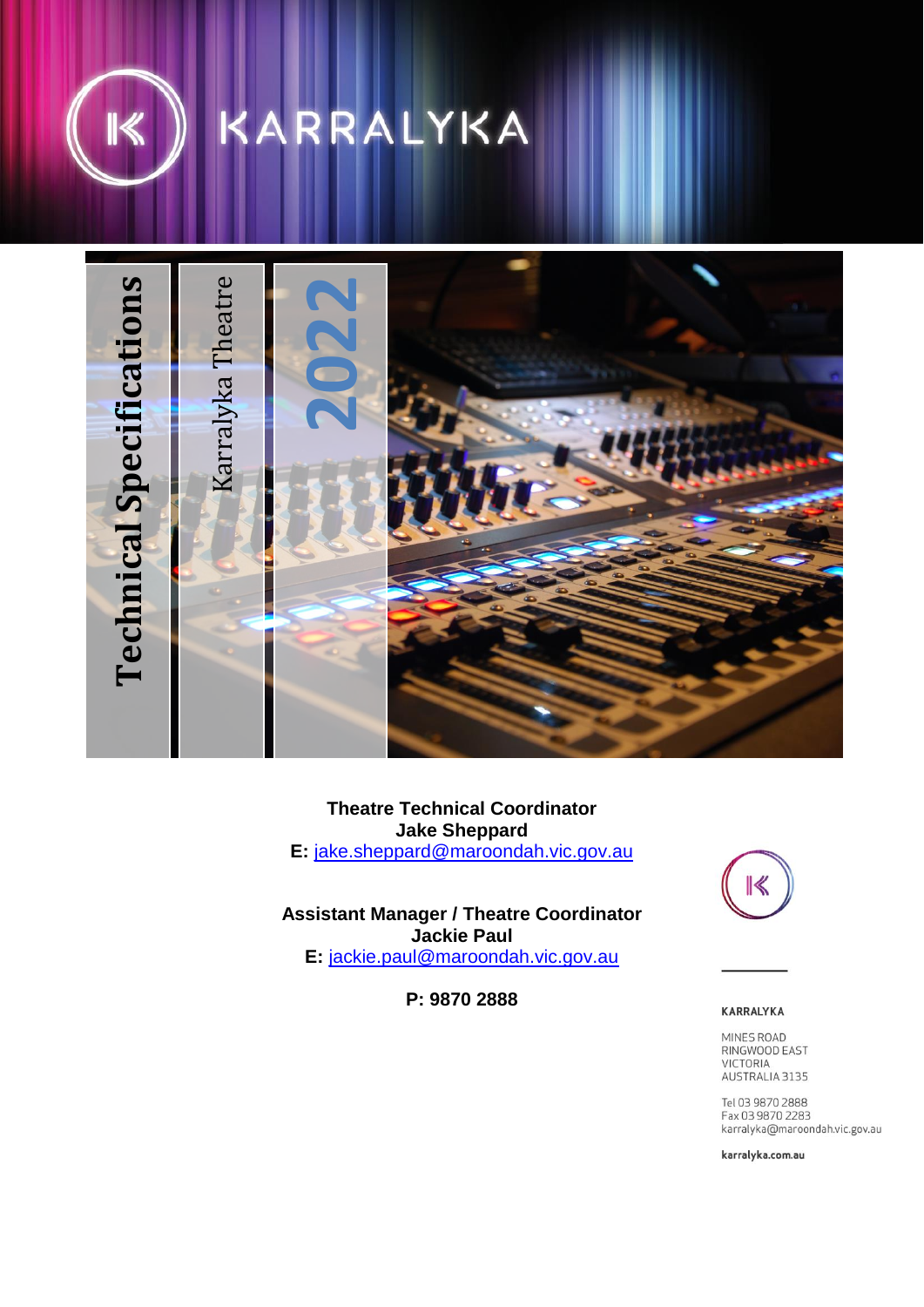

# **Table of Contents**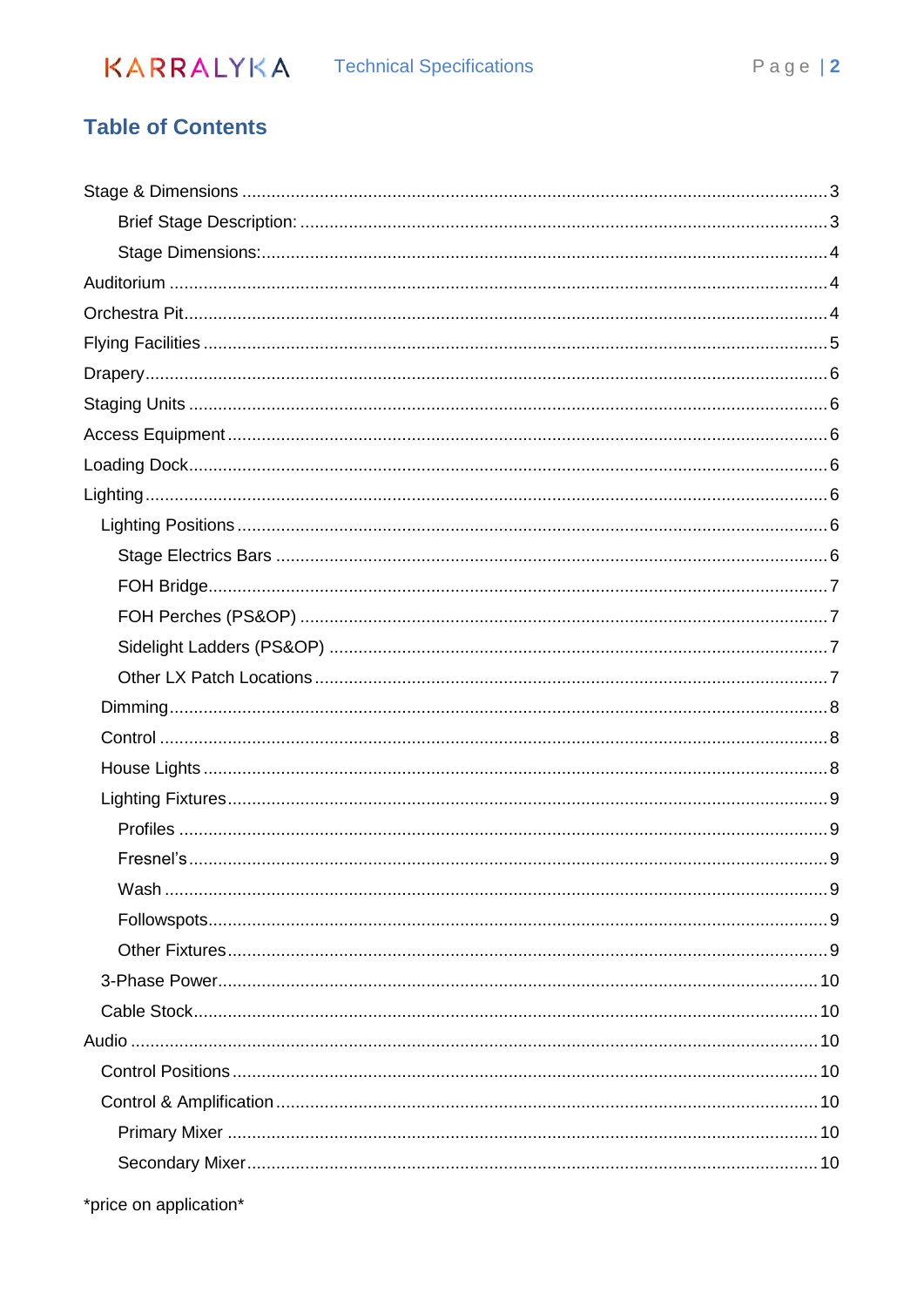# <span id="page-2-0"></span>**Stage & Dimensions**

#### <span id="page-2-1"></span>**Brief Stage Description:**

Unraked stage with a proscenium arch and flying facilities. Hardwood floor covered with Masonite sheets. Downstage edge of stage is curved to match seating. Screwing into the stage surface is subject to authorisation. Larger holes must be authorised prior to booking in consultation with technical coordinator. Stage crossover is via under-stage dressing room area.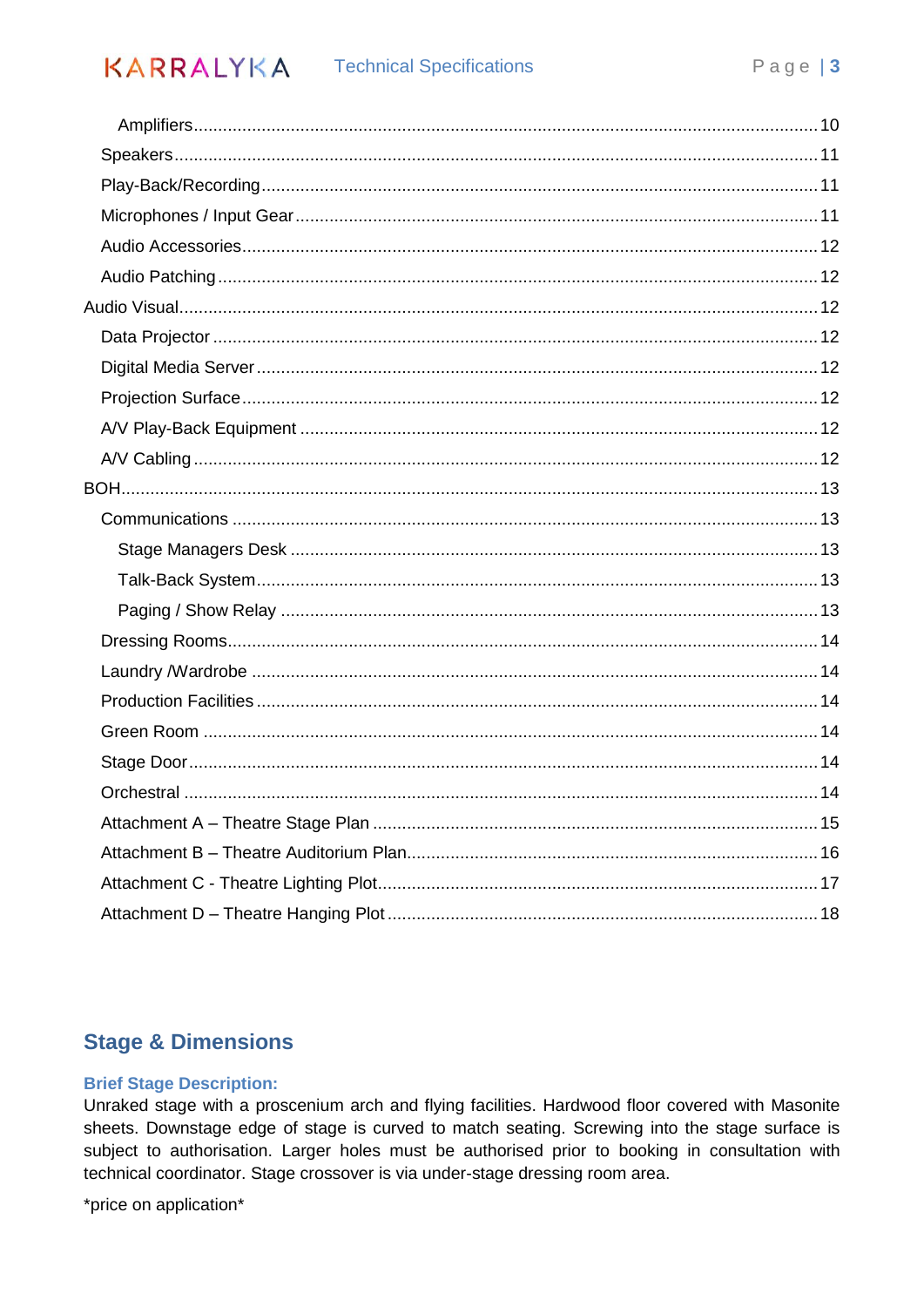

#### **Stage Distributed Load Limit**: 500Kg/m<sup>2</sup>

**Stage Point Load Limit**: N/A

**Stage Rake**: NO

#### <span id="page-3-0"></span>**Stage Dimensions:**

**Proscenium Width:** 11.02m **Proscenium Height**: 6.18m with a false proscenium sitting at 4.69m

**Setting Line: 150mm Upstage of Proscenium, to allow for fire curtain track.** 

#### **Stage Measurements: (SL: Setting Line, CL: Centre Line)**

SL to DS edge of apron: 3.36m SL to US edge of orchestra pit: 1.46m SL to rear wall: 8.65m CL to OP wall (or obstruction): 11.47m CL to PS wall (or obstruction): 11.57m

**Overhead Obstructions:** Fly Galleries located on PS & OP, clearance height 6.36m

<span id="page-3-1"></span>*See: Attachment A - Theatre Stage Plan*

## **Auditorium**

2.95m rise over 12 rows with one aisle only on each side. Space to accommodate 3 wheelchairs (seats K42-46 are removed to achieve this)

#### **Maximum Seating Capacity:** 428

<span id="page-3-2"></span>*See Attachment B - Auditorium Seating Plan*

#### **Orchestra Pit**

The orchestra pit is covered by 12 structural staging sections; the standard venue configuration has the pit covered. These sections can be removed in varying configurations as desired. 2 Karralyka technical staff are required for a 2-hour call to open/close the orchestra pit, this is at the cost of the hirer. This task can at times be completed before arrival by arrangement. If completed during venue booking times, enough space must be kept clear for staff to safely complete the job.

Access to the orchestra pit is via 2 doors PS&OP into the BOH area. Access can also be gained from the auditorium.

#### **Stage Level @ 950mm above auditorium**

#### **Orchestra Pit Floor @ 2350mm below stage level**

**Orchestra Pit Dimensions:** 9m x 2.9m (DS wall tapers either side of centre)

#### **Maximum Capacity:** 15-20 persons

\*Depending on the configuration of the staging sections covering the pit. Structural beams will remain in place throughout the orchestra pit. Please see Technical Coordinator for more information.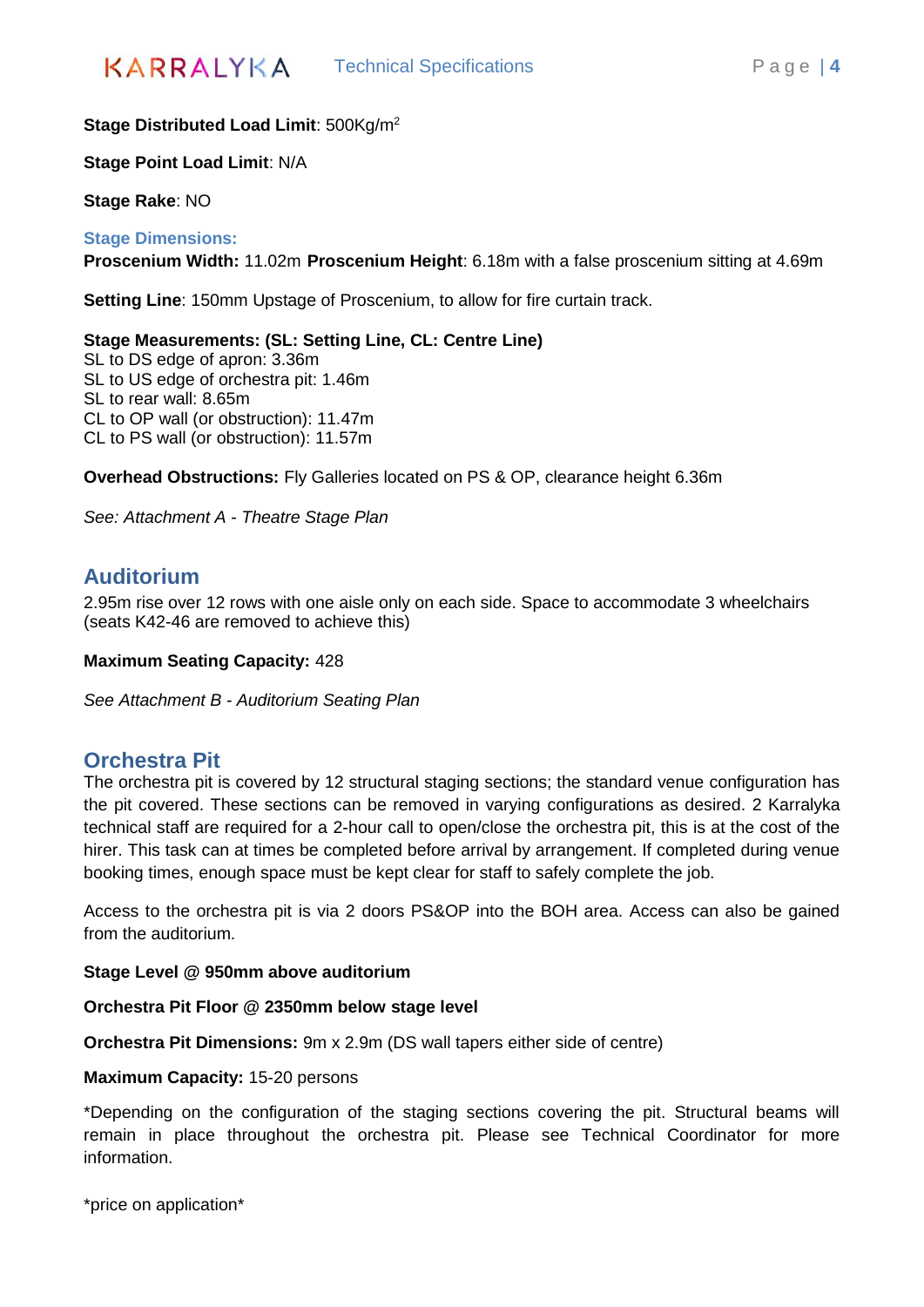

# <span id="page-4-0"></span>**Flying Facilities**

The theatre has a raked fly tower. Varying in height from 9m (DS) to 11m (US) There are 18 Jands motorised pile winding winch bars. 12 of which are available for the hanging of scenery, with 5 fixed as electrics bars. The system is only capable of powering 2 lines at any one time. Typical travel time is 20cm per second. Electronic IN deads can be recorded into the system. The system is operated from PS Stage near the SM console. The supervising technician will always oversee all flying of scenery and operate the system.

Venue masking is hung from 8 Jands manual pile winding winches located on the PS gallery. Standard masking configuration includes: Soft Proscenium, 4 sets of legs & borders, 2 sets of travellers and a cyclorama.

\*Electrics Bars may not be relocated. Scenery bars may be swung by arrangement.

**Total Number of Lines:** 24

**Panorama Lines:** 0

**Batten Drift:** *See Attachment C – Theatre Hanging Plot*

**Batten Type:** 50mm O/D Alloy Pipe

**Batten Length:** 14.5m

**Batten Extensions:** NO

**Batten Pickups:** 4

#### **Fly Line Safe Working Load (SWL)**

Scenery Bars: 200kg Half Speed/120kg Full Speed

Electrics Bars: 300kg Half Speed ONLY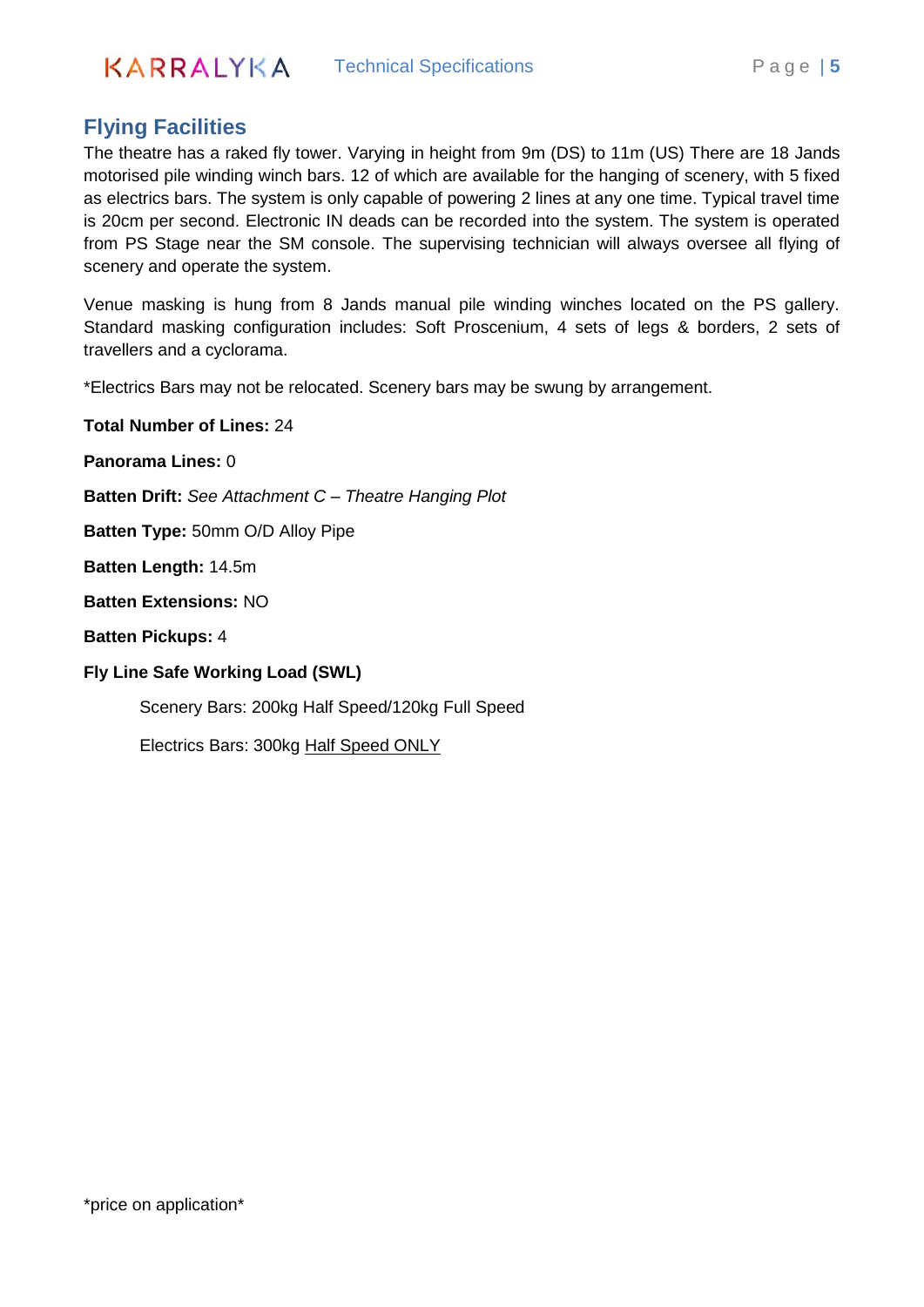

# <span id="page-5-0"></span>**Drapery**

**House Curtain:** Royal Blue Velvet 2 x 6.6m x 6.6m @ 80% Fullness

\*Please note that the house curtain is motorised (French Action). Travel time is approximately 20 seconds. Control is via the SM console and Control Room.

**False Proscenium:** 1 Flat Border 14.6m x 3.05m & 2 Flat Legs 1.9m x 7.7m

**Legs:** (All 50% Full) 8 @ 2.5m x 7m

**Borders:** (All 50% Full) 4 @ 14m x 2.5m

**Tabs:** (All 50% Full) 2 @ 7.9m x 4.85m, 2 @ 7.3m x 6.52m

**Cyclorama:** White, 14.2m x 9m

\*All black stage masking is manufactured to A/NZS 1530 Parts 2 & 3. They are made from inherently fire retardant wool.

## <span id="page-5-1"></span>**Staging Units**

None

## <span id="page-5-2"></span>**Access Equipment**

**Elevated Work Platform:** JLG 20DVL fully motorised vertical lift

**Maximum Platform Height:** 5.94m

**EWP Operating Restrictions:** Operators must be licensed or deemed competent by the Supervising Technician.

**Ladders:**

- 1 x 1.8m Fiberglass double sided step ladder
- 1 x 2.4m Fiberglass double sided step ladder
- 1 x 0.9m Fiberglass double sided step ladder

#### <span id="page-5-3"></span>**Loading Dock**

Truck Access is via a driveway located on Wilson Street. Vehicles must reverse in as there is not turning circle available. Long vehicles are advised to approach by travelling Wilson Street in the uphill direction and then making a reverse right-hand turn into the dock.

Loading Dock Height: 1.04m Door Dimensions: 3400mm (H) x 2700mm (W)

# <span id="page-5-4"></span>**Lighting**

## <span id="page-5-5"></span>**Lighting Positions**

#### <span id="page-5-6"></span>**Stage Electrics Bars**

5 on-stage electrics bars @ 14000mm long. 48mm O/D pipe

24 x Dim/GPO circuits per bar (evenly distributed).

2 x Cat6 Ethercon patches per bar. One each end, patchable in the dimmer room.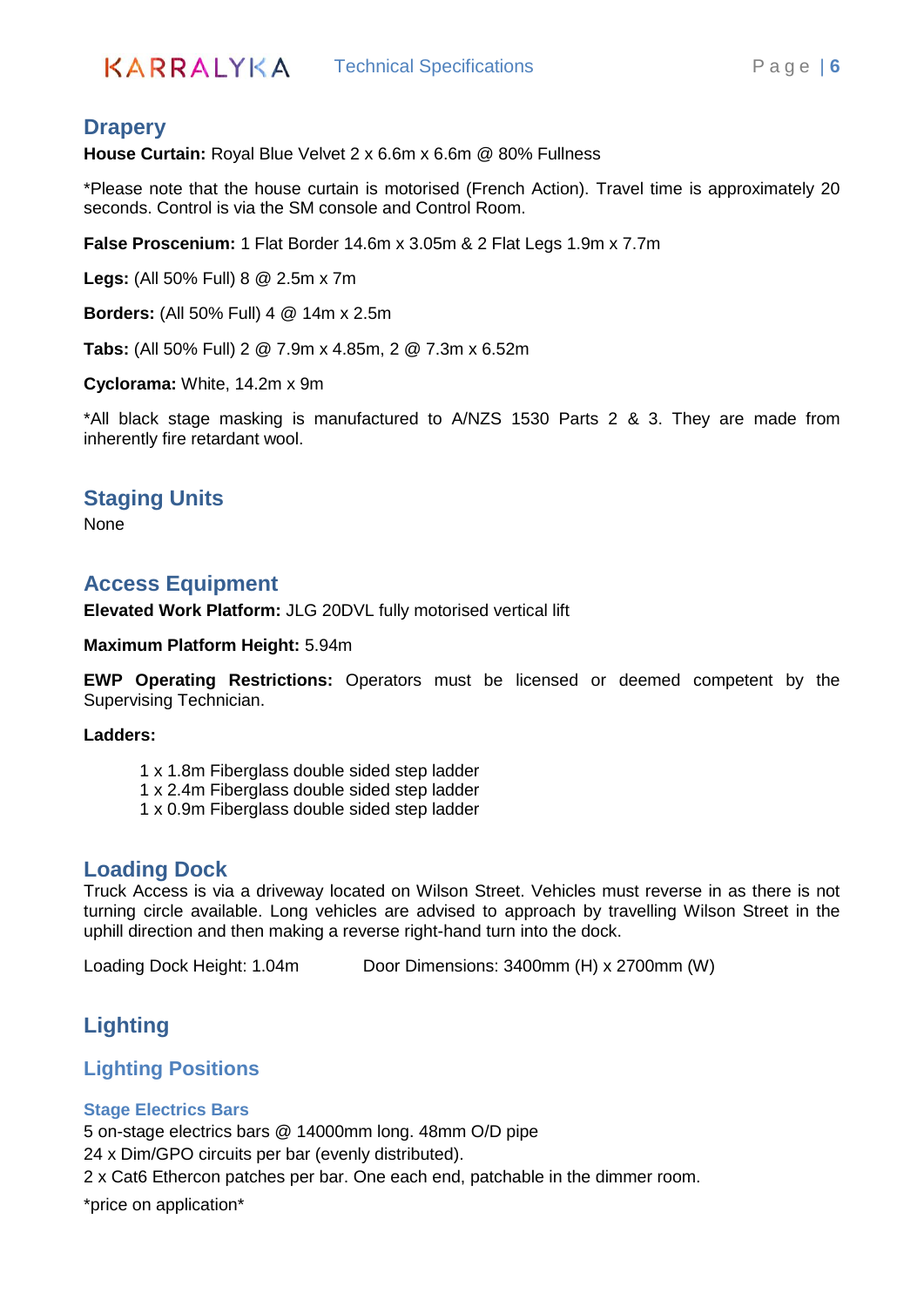

\*All bars are fixed in their position and may not be swung

#### <span id="page-6-0"></span>**FOH Bridge**

16.3m long, curved to the front of the stage. 48mm O/D pipe SL to FOH Bride: 8800mm @ 55.4 degrees 30 x Dim/GPO circuits per bar (evenly distributed). 2 x Cat6 Ethercon patches. One either side of centre, patchable in the dimmer room. Access via FOH, full catwalk behind rigging position with normal standing room.

#### <span id="page-6-1"></span>**FOH Perches (PS&OP)**

2500mm of vertically mounted 48mm O/D pipe. SL to FOH Perches: 12500mm @ 22 degrees 6 x Dim/GPO circuits per bar (evenly distributed). 2 x Cat6 Ethercon patches at each position, patchable in the dimmer room. Access via FOH bridge catwalk, sloped ladder access into perch structure.

#### <span id="page-6-2"></span>**Sidelight Ladders (PS&OP)**

3 x box steel ladder frames per side, housing 2 x Pat23's and 1 LED Par each. Ladders track US/DS as required.

#### \***At this stage, the ladder design does not permit the changing of fixtures.**

2 x Dim/GPO circuits per ladder frame, plus 2 extra on each side, totaling 8 circuits per side. Located on the PS&OP Galleries

2 x Cat6 Ethercon patches located on each gallery, patchable in the dimmer room. Access via vertical lift only.

#### <span id="page-6-3"></span>**Other LX Patch Locations**

#### PS & OP Floor Traps

2 x Dim/GPO circuits per trap x 3 traps per side. Additional GPO circuits also available.

#### USPS & USOP Patch Boxes

Located on the US wall either side of stage.

6 x Dim/GPO circuits per side.

2 x Cat6 Ethercon patches per side, patchable in the dimmer room.

#### Orchestra Pit

4 x Dim/GPO circuits on the US wall of the orchestra pit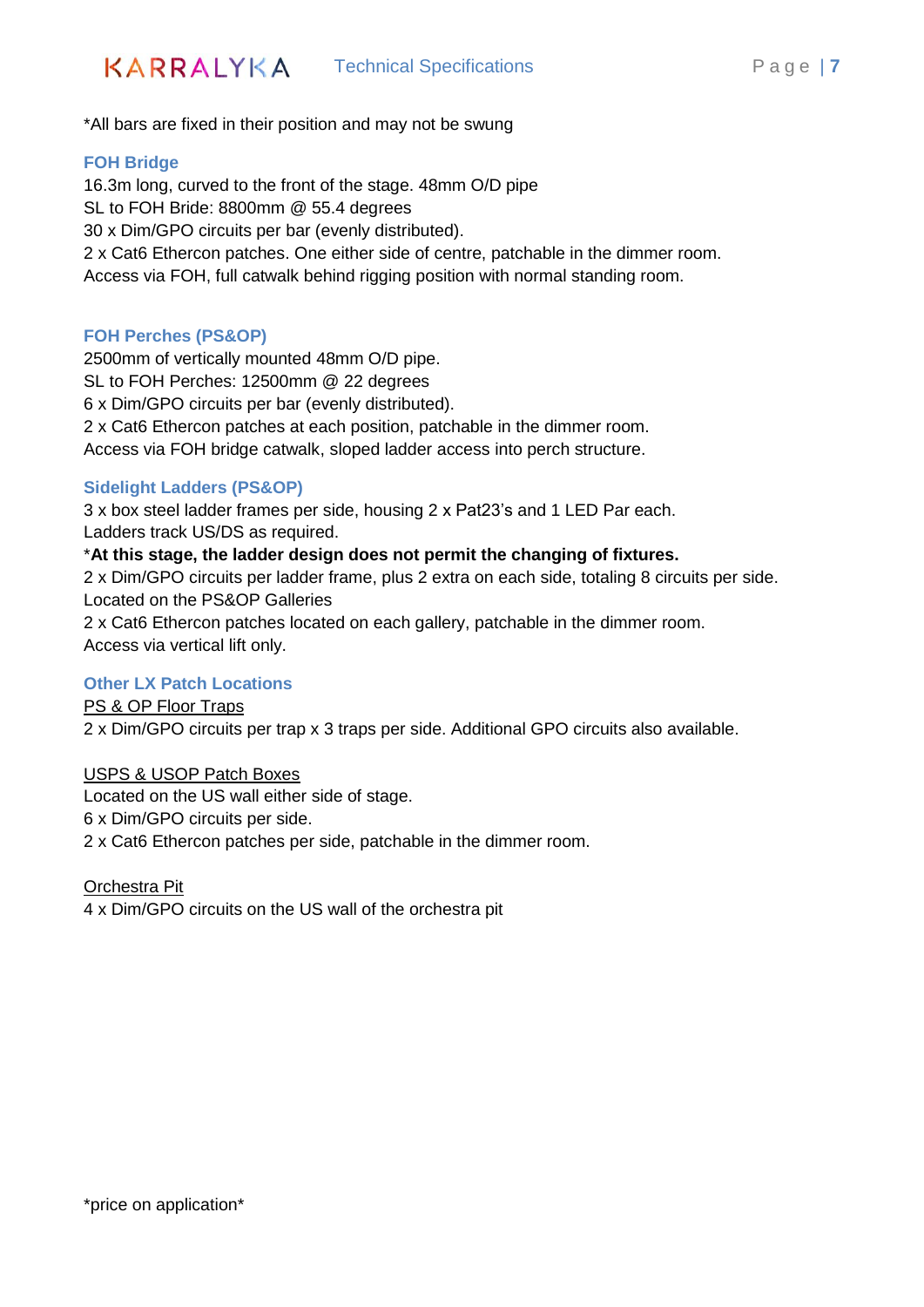

#### <span id="page-7-0"></span>**Dimming**

Dimming for the theatre is centralised in the dimmer room, located next to the control room. All lighting patches run direct to a dimmer. No sub patch is required.

**Total Number of Dimmers:** 216

**Dimmer Type:** State Automation Solution cool Wallmount (2.4k capacity)

\*Each dimmer channel may be set to bypass mode, providing 240V hot power direct from the supply.

**Other Dimmers Available:** 2 x Jands GP12 available with 32A plugs for portable use.

## <span id="page-7-1"></span>**Control**

**Lighting Desk:** ETC Gio (2048 parameters)

**Control Channels:** 10,000

**Signal Output:** DMX512, Ethernet (Artnet, Net2/3, sACN)

**Signal Distribution: Pathway Pathport DMX over Ethernet System** 

- Cat6 data patches located around the venue.
- Mix of fixed/portable nodes located as required.
- Simultaneous process of up to 128 universes of Artnet, Net2/3, Shownet or sACN.
- Nodes allow any universe to be selected at any location.

**Remote:** Yes, on iPad app via Wi-Fi

#### <span id="page-7-2"></span>**House Lights**

**Stand-Alone Control:** Available from the SMD or control room. 100%, 50%, 0% presets. Fixed Fade Time.

**DMX Control: Not currently available.**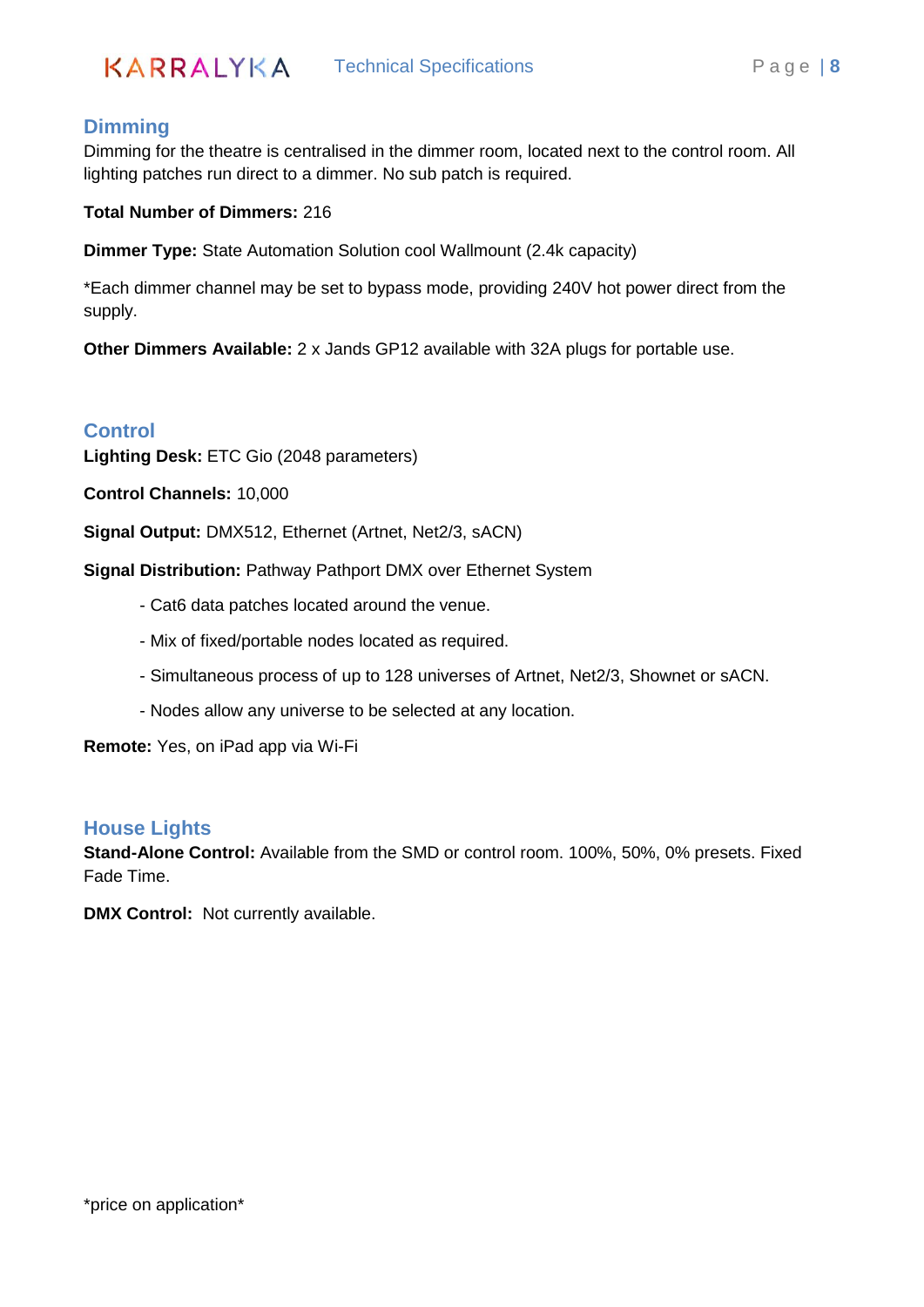# <span id="page-8-0"></span>**Lighting Fixtures**

# <span id="page-8-1"></span>**Profiles**

| <b>Make</b> | Model          | <b>Beam</b><br>Angle | <b>Accessories</b>        | Wattage           | <b>Total</b>      |
|-------------|----------------|----------------------|---------------------------|-------------------|-------------------|
| <b>ETC</b>  | Source Four    | 15-30                | 4 X Gobo Holder, 4 X Iris | 750 <sub>w</sub>  | 4                 |
| <b>ETC</b>  | Source Four    | $25 - 50$            |                           | 750 <sub>w</sub>  | $12 \overline{ }$ |
| Selecon     | Acclaim        | 24-44                |                           | 650 <sub>w</sub>  | 14                |
| Selecon     | Acclaim        | 18-34                | 9 X M Gobo Holders        | 650w              | 11                |
| Selecon     | ZS650          | 24-40                |                           | 650 <sub>w</sub>  | $3^*$             |
| Selecon     | Arena Zoomspot | 20-37                |                           | 1000 <sub>w</sub> | $2^*$             |
| Strand      | Pattern 813    | 20-35                |                           | 650w              | $6*$              |

## <span id="page-8-2"></span>**Fresnel's**

| Make              | Model       | <b>Accessories</b> | Wattage           | Total |
|-------------------|-------------|--------------------|-------------------|-------|
| Selecon           | 8 inch      | (26) Barn-doors    | 1200 <sub>w</sub> | 27    |
| Strand<br>Harmony | 8 inch      | (8) Barn-doors     | 1000 <sub>w</sub> | 8     |
| Strand            | Pattern 243 |                    | 2000 <sub>w</sub> | $4^*$ |
| Coemar<br>Passo   | 2000        | (3) Barn-doors     | 2000 <sub>w</sub> | $3^*$ |
| Strand            | Pattern 803 | (3) H-stands       | 650w              | $3^*$ |
|                   |             |                    |                   |       |

#### <span id="page-8-3"></span>**Wash**

| Make      | Model               | <b>Accessories</b>                          | Wattage           | Total |
|-----------|---------------------|---------------------------------------------|-------------------|-------|
| Spotlight | Domino 4-Way Cyc    | 4 X 1000W cells in horizontal configuration | 1000 <sub>w</sub> | $5^*$ |
| CCT       | Starlite Single Cyc |                                             | 1000 <sub>w</sub> | 8*    |

#### <span id="page-8-4"></span>**Followspots**

| <b>Make</b> | Model     | <b>Beam</b><br>Anale | <b>Accessories</b> | Wattage           | Total |
|-------------|-----------|----------------------|--------------------|-------------------|-------|
| Selecon     | Performer | $5.5 - 9$ deg        | 6 colour magazine  | 1200 <sub>w</sub> |       |

#### <span id="page-8-5"></span>**LED**

| Make       | Model            | <b>Details/Accessories</b>        | Wattage | Total    |
|------------|------------------|-----------------------------------|---------|----------|
| Clay Paky  | Axcor 300 Spot   | Moving Fixture *POA*              |         | 6        |
|            | UV LED Par       | DMX Fade & Strobe Control         |         | 2        |
| TourPro    | LED Par          | <b>LED Par RGBAW</b>              |         | 24       |
| SilverStar | <b>LED MyCyc</b> | Double Dual Cell RGBAW Wash *POA* |         | 10       |
| Pro-Shop   | LED Bar          | Local/DMX RGB Control             |         | $8*$ \$  |
| ShowPro    | LED Bar          | Local/DMX LED RGBAWUV Bar *POA*   |         | $15*$ \$ |

#### **Other Fixtures**

| Make | Model      | <b>Details/Accessories</b> | Wattage | Total |
|------|------------|----------------------------|---------|-------|
|      | UV LED Par | DMX Fade & Strobe Control  |         |       |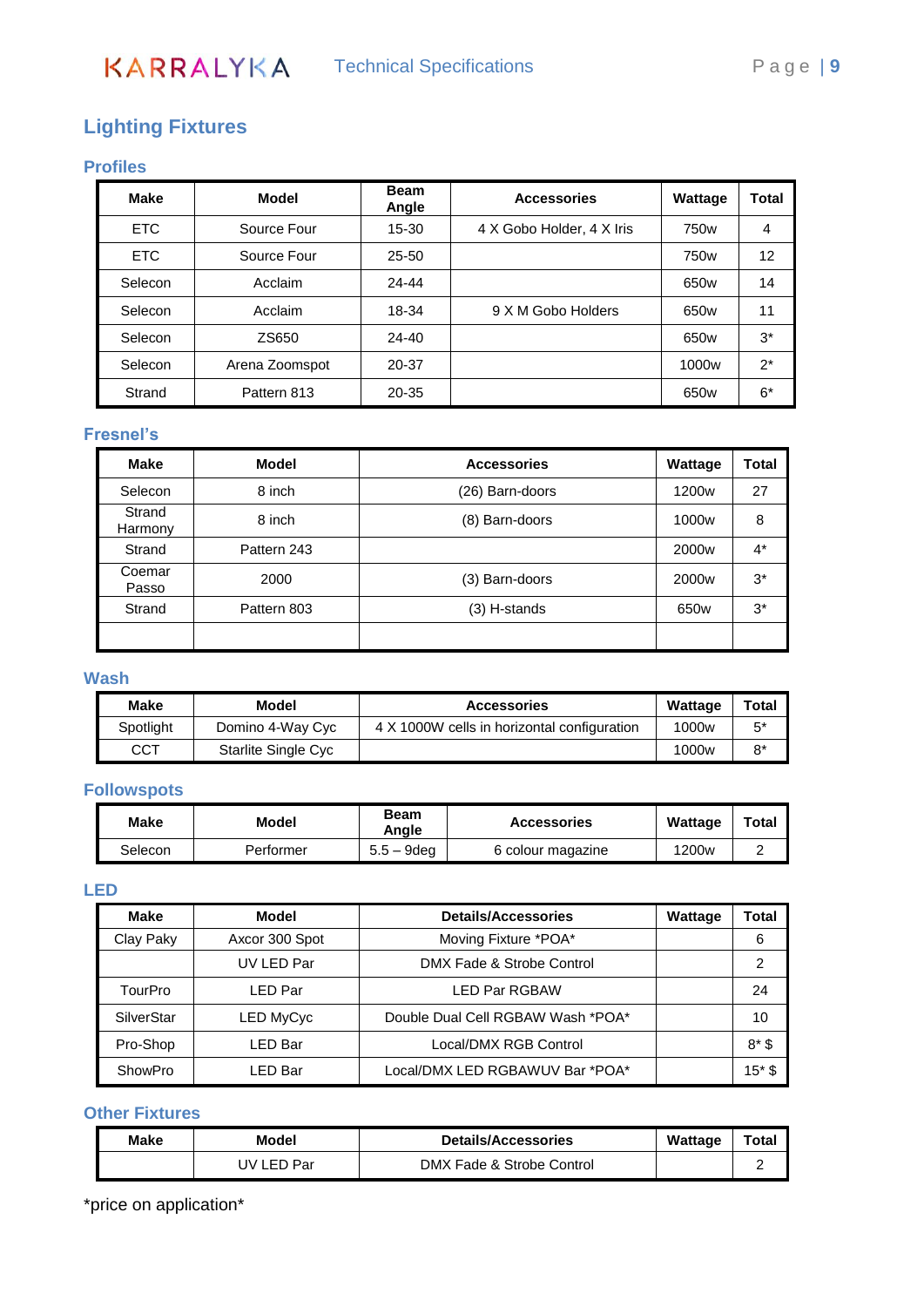

|        | Strobe                  | DMX Speed & Intensity Control | 1500 <sub>w</sub> |  |
|--------|-------------------------|-------------------------------|-------------------|--|
|        | Mirror Ball             | 20 inch with motor control    |                   |  |
| Martin | K1 Hazer                | Local/DMX Control *POA*       |                   |  |
| Robe   | 1500FT Smoke<br>Machine | Local/DMX Control *POA*       |                   |  |

\* Denotes fixtures in storage, please consult technical coordinator if these fixtures are required.

## <span id="page-9-0"></span>**3-Phase Power**

- 2 x 32A PS Gallery
- 1 x 32A OP Gallery
- 1 x 32A USPS
- 1 x 32A USOP
- 1 x PS Stage Corridor

#### <span id="page-9-1"></span>**Cable Stock**

- The theatre has a sufficient stock of 10A 240V Extension leads to suit most requirements

- 2 x 25m 6-Way 10A Weiland Looms

- 1 x 10m 32A 3-Phase Extension

# <span id="page-9-2"></span>**Audio**

#### <span id="page-9-3"></span>**Control Positions**

**Control Room:** Located above the rear of the auditorium, standard location for house console

**Auditorium:** Centre of Row L requiring approximately 6 seats to be removed from sale. Full MaDi patching available. Limited analogue audio patch.

**Other:** Other locations by arrangement only.

#### <span id="page-9-4"></span>**Control & Amplification**

#### <span id="page-9-5"></span>**Primary Mixer**

DiGiCo SD8-24 Digital Console. 60 input channels (mono or stereo), 24 busses (mono or stereo), 12 control groups, 24 x 32 Band Graphic EQ's, 8 onboard FX units, 15-inch touch screen

**I/O Hardware:** Local - 8in/8out

OP Stage MaDi Rack - 48in/8out (fixed location)

Portable MaDi Rack- 32in/8out

#### <span id="page-9-6"></span>**Secondary Mixer**

Allen & Heath GL2200 32 Channel including 4 stereo inputs, 6 aux sends, 4 groups and phantom power.

<span id="page-9-7"></span>**Amplifiers** 3 x D&B D6 Dual Channel Amps (FOH LCR & Subs)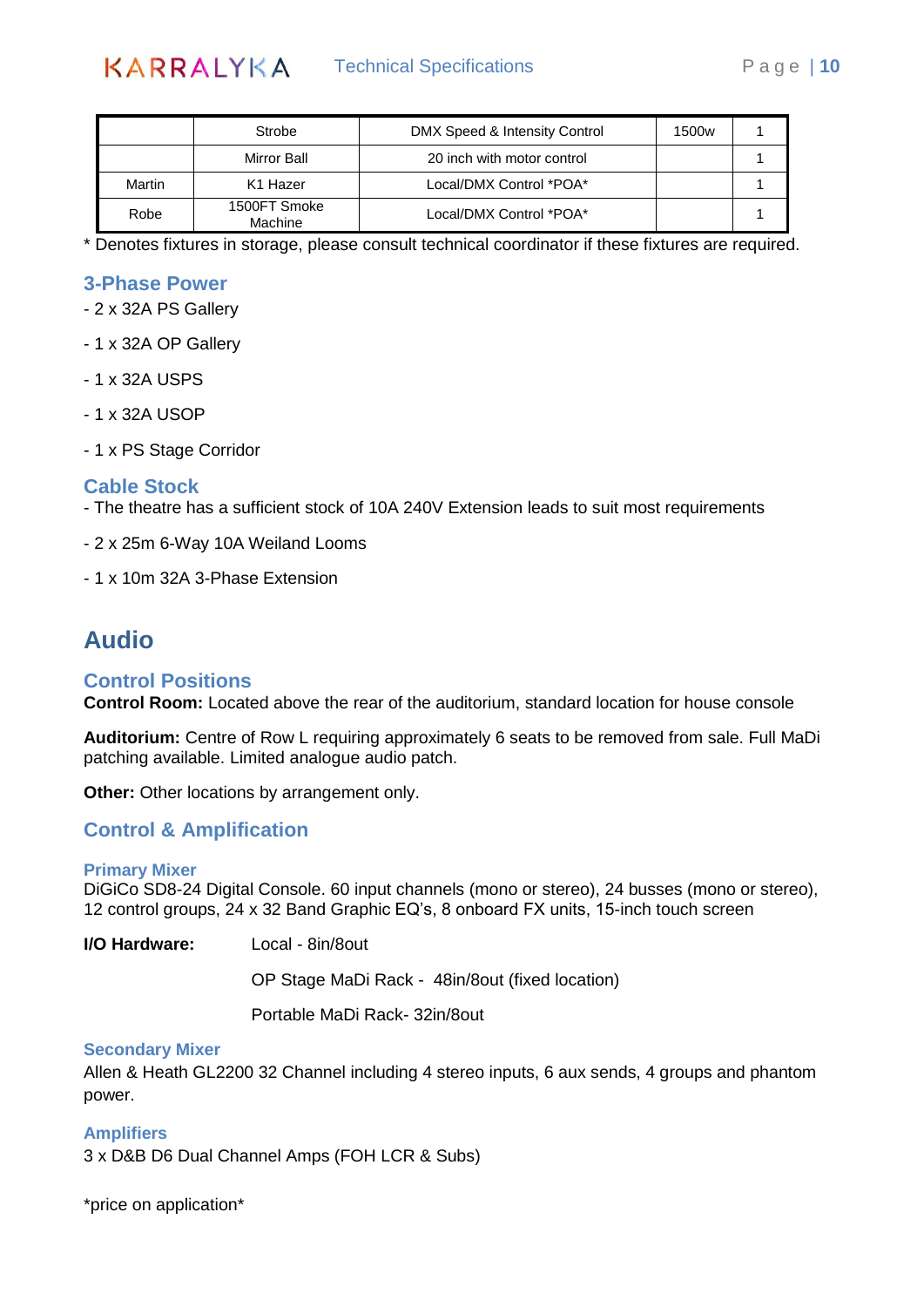# KARRALYKA Technical Specifications Page | 11

1 x Yamaha P5000S Amp (Foldback Side-Fill)

## <span id="page-10-0"></span>**Speakers**

- 5 x D&B T10 Speakers (Centre Array)
- 2 x D&B Ci80 Speakers (L+R Mid/High)
- 2 x D&B E15-X Subs (Subs L+R)
- 2 x RCF Art410A Powered Speakers (Wedge or Upright)

4 x JBL EON Loudspeakers (Located DSPS, DSOP, USPS, USOP as general Side-Fill)

# <span id="page-10-1"></span>**Play-Back/Recording**

| Make   | Model                 | <b>Details/Accessories</b>                                                                         | Total |
|--------|-----------------------|----------------------------------------------------------------------------------------------------|-------|
| Denon  | <b>DNC-620</b>        | Single CD Player - Racked in control room                                                          |       |
| Denon  | <b>DN-C635</b>        | Single CD Player                                                                                   |       |
| Denon  | DCD-335               | Single CD Player                                                                                   |       |
| Denon  | DN-D4500              | Dual Deck CD Player - Racked in portable audio<br>trollev                                          |       |
| Tascam | SS-CDR <sub>200</sub> | Multi-Format Flash Recorder. 2 Track Digital<br>recording as MP3 or WAV. Racked in control<br>room |       |

# <span id="page-10-2"></span>**Microphones / Input Gear**

| Make       | Model                  | <b>Details/Accessories</b>                           | <b>Total</b>   |
|------------|------------------------|------------------------------------------------------|----------------|
| Shure      | SM57                   | Dynamic Instrument Mic                               | 4              |
| Shure      | Beta 57                | <b>Condenser Instrument Mic</b>                      | $\mathfrak{p}$ |
| Shure      | SM58                   | Dynamic Vocal Mic                                    | 4              |
| Shure      | Beta 58                | Dynamic Vocal Mic                                    | $\overline{2}$ |
| AKG        | D <sub>112</sub>       | Dynamic Kick Drum Mic                                | 1\$            |
| AKG        | D40                    | Dynamic Instrument Mic                               | 4\$            |
| AKG        | <b>C414 XLS</b>        | Large Diaphragm Condenser Mic                        | 2\$            |
| DPA        | 4099P                  | Piano Condenser Mic                                  | $\mathcal{P}$  |
| Crown      | <b>PCC-160</b>         | <b>PZM Floor Mic</b>                                 | 2\$            |
| Audix      | $ADX - 40$             | Cardioid Condenser Hanging Choir Mic                 | 3\$            |
| Peak       | Single Active DI       | Active DI                                            | 4              |
| Radial     | <b>JDI Duplex</b>      | Stereo Passive DI                                    | 1              |
| <b>ARX</b> | USB DI                 | USB to Balanced XLR Interface                        | 1              |
| Sennheiser | G3 500 Series Wireless | 8 Receivers / 4 Handhelds / 8 Lapel Packs<br>$*POA*$ | 8\$            |
| Sennheiser | ME <sub>2</sub>        | Omni Lapel Capsule *POA*                             | 7              |
| Lectern    | Condenser Gooseneck    | Condenser Gooseneck Mic                              |                |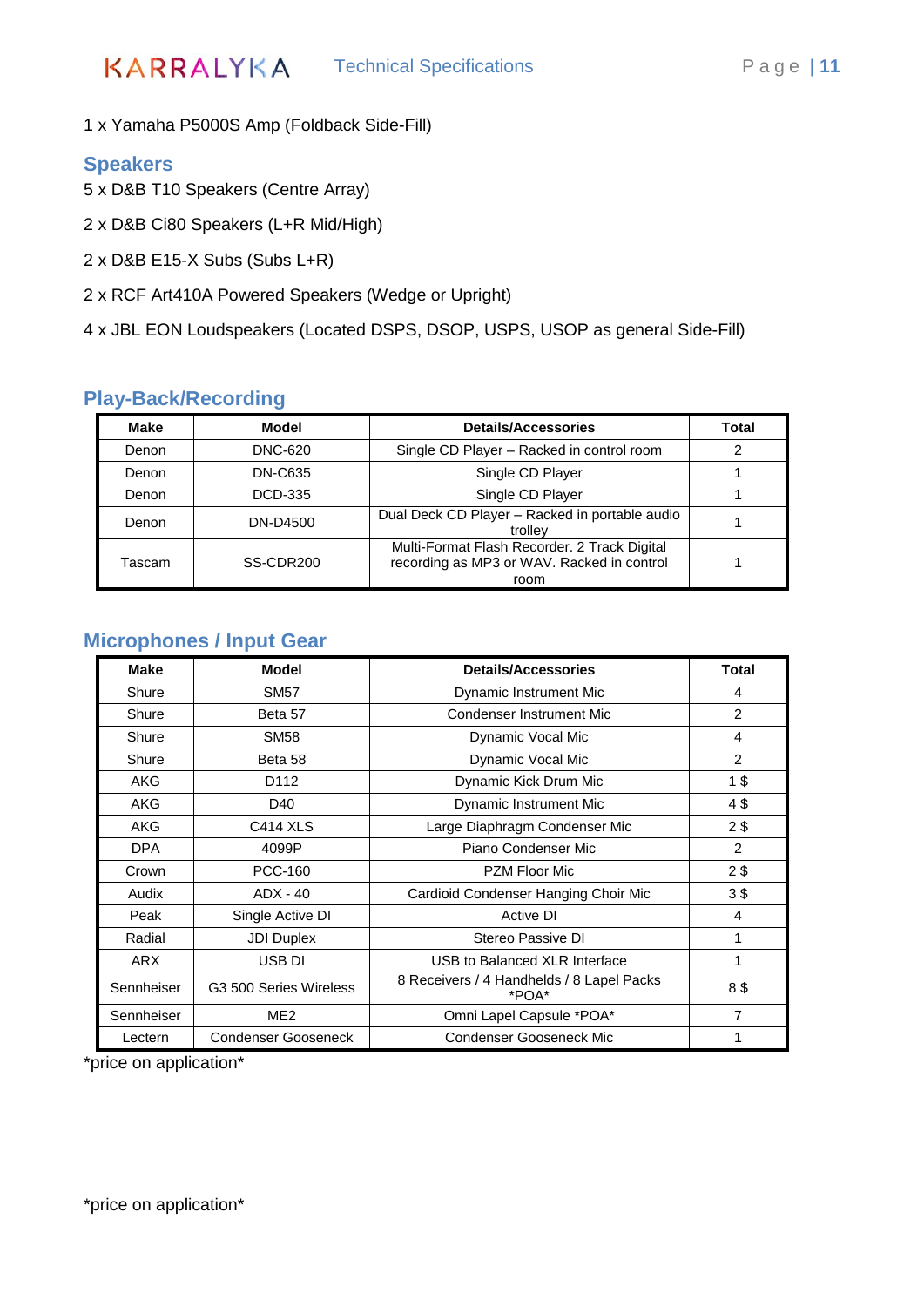

## <span id="page-11-0"></span>**Audio Accessories**

- Mic Stands and Clips to suits the needs of venue equipment
- The theatre has a good stock of 3-pin XLR leads and various adaptor leads
- The theatre stocks tape/pins/elastics for radio mic concealment.

#### <span id="page-11-1"></span>**Audio Patching**

- MaDi Patching is available in Control Room, PS Stage, OP Stage, USC Wall, and Orchestra Pit.
- Analogue Patching is available from:

PS to OP: 24 sends / 4 returns

OP to Control Room: 24 sends / 4 returns

# <span id="page-11-2"></span>**Audio Visual**

#### <span id="page-11-3"></span>**Data Projector**

- Panasonic 10,000 Lumen 1080P digital laser projector. Fitted with variable zoom lens. Price on application.

- Projector is rigged in the auditorium beneath the control room.
- Various input options available in control room or other locations via cat5 transmitters.

#### <span id="page-11-4"></span>**Digital Media Server**

- Mac Mini Server PC running Arkaos Media Master software.
- Control from lighting desk via Artnet
- Full HD Resolution, most file formats accepted.
- Audio output to sound console.

#### <span id="page-11-5"></span>**Projection Surface**

**Fast-Fold Projection Screen:** 4.3m x 3.2m Front Projection Surface.

**Cyclorama Cloth:** Projection window approx. 11m x 5.5m

#### <span id="page-11-6"></span>**A/V Play-Back Equipment**

- Laptops & DVD Players available on request.

#### <span id="page-11-7"></span>**A/V Cabling**

- The theatre has a good stock of VGA/DVI/HDMI cable to suit its equipment.

-The theatre currently stocks Kramer CV & VGA over cat5 senders for long distance signal runs.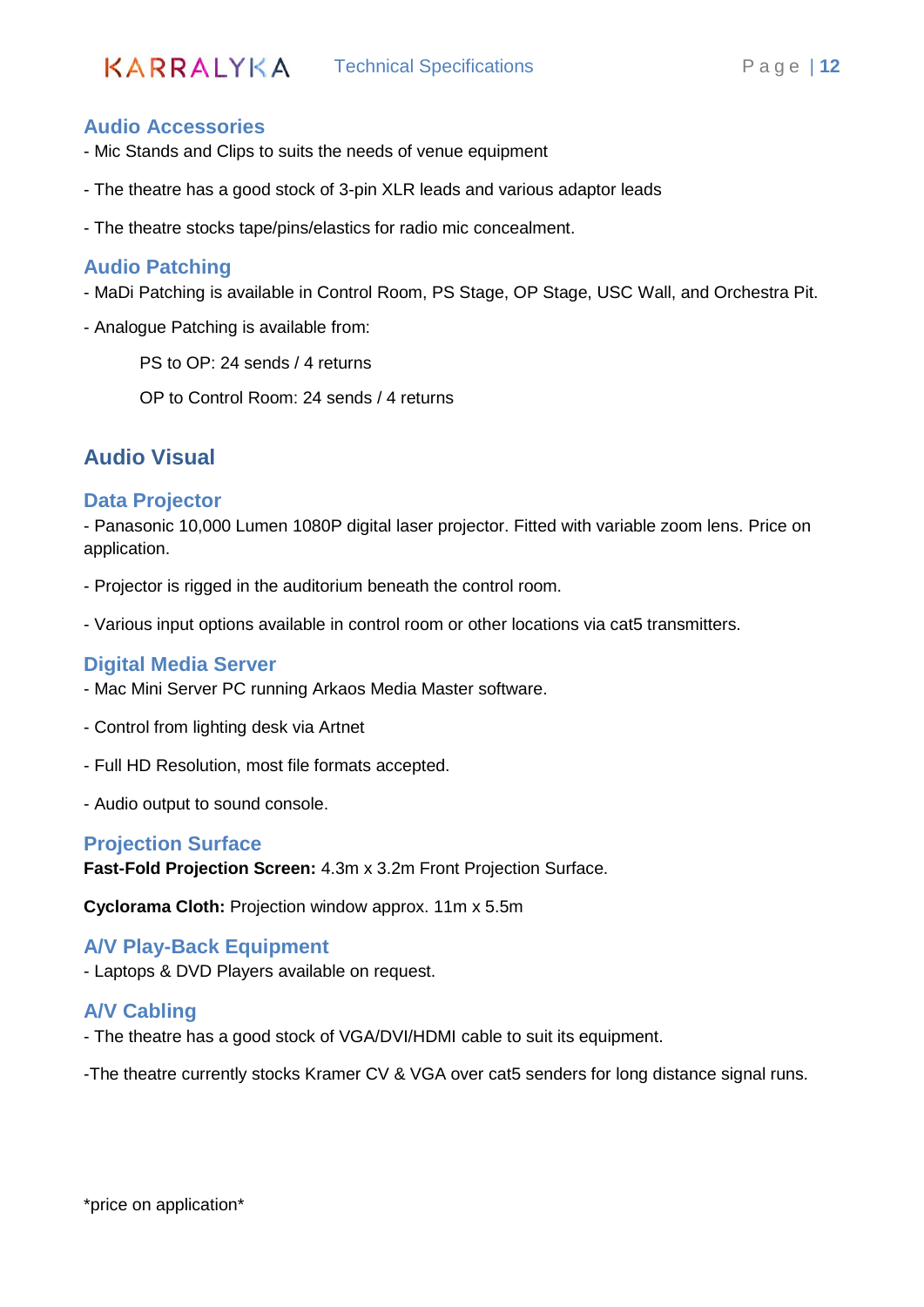# <span id="page-12-0"></span>**BOH**

# <span id="page-12-1"></span>**Communications**

#### <span id="page-12-2"></span>**Stage Managers Desk**

- Located DSPS (console may not be moved)
- LED Desk Lamps
- Comms Master Station
- Paging / Show Relay Control
- House LX Control
- House Curtain Control
- 2 x 7 inch LCD Monitors
- Power supply for laptops etc.

#### <span id="page-12-3"></span>**Talk-Back System**

**Master Unit:** Clear-Com 2 Channel (cable network supports both channels)

**Total Sub Stations:** 8 Belt-Packs (Single Channel) & 2 Fixed Squawk Boxes (Dual Channel)

**Total Headsets:** 11

**Tall-Back Patching Locations:** Control Room (4)

Stage Managers Desk Orchestra Pit USPS DSOP USOP Production Desk (Row G) Rear Stalls (Row L) Tech Office Workshop

#### <span id="page-12-4"></span>**Paging / Show Relay**

- Paging to BOH areas from SMD
- Show relay audio to each location with local volume control (paging with override this feed)
- Show relay video to BOH locations (currently on monitors in Green Room)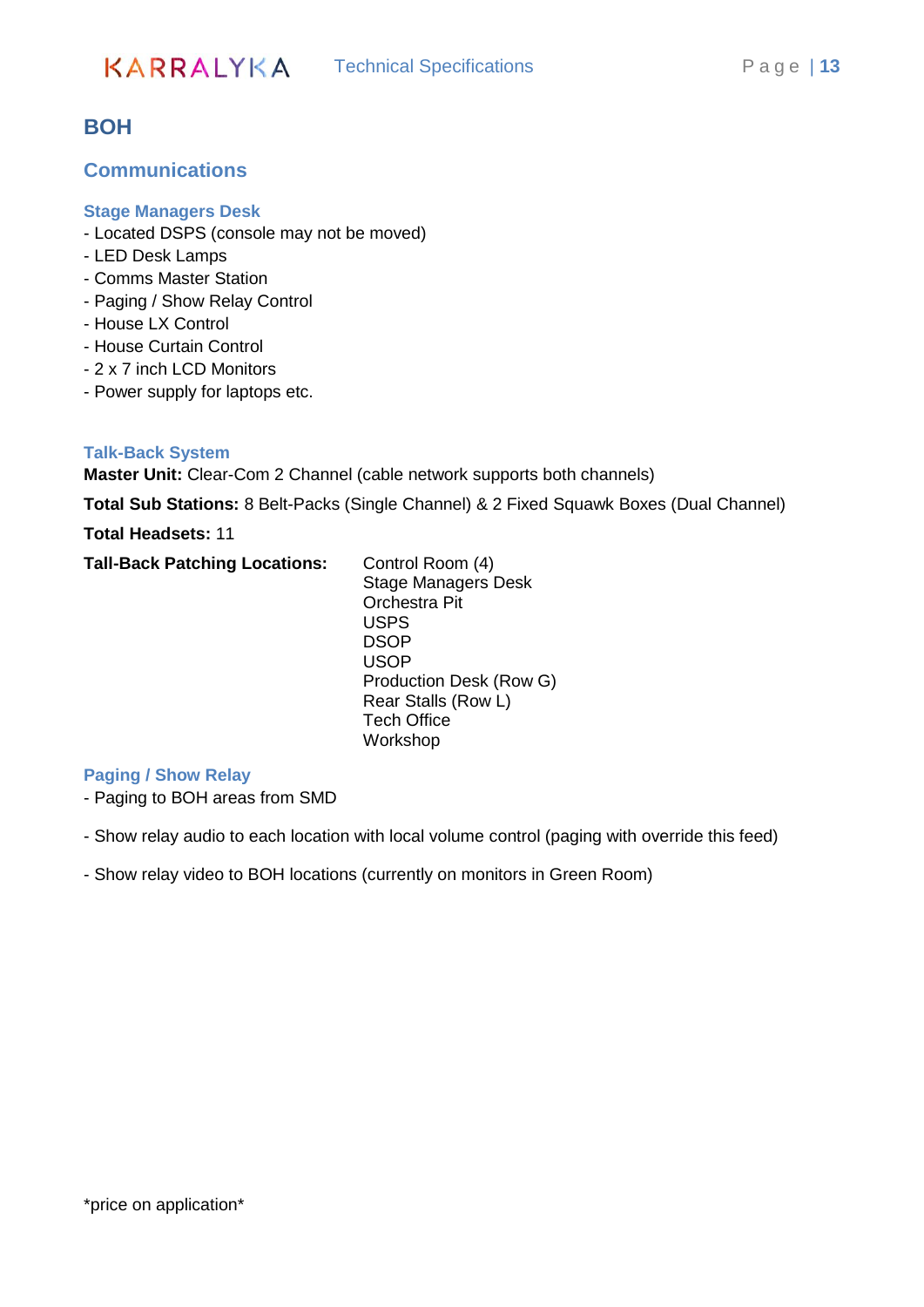

## <span id="page-13-0"></span>**Dressing Rooms**

| <b>Dressing Room</b>      | Capacity | <b>Toilets</b> | <b>Shower</b> | <b>Details</b>                                              |
|---------------------------|----------|----------------|---------------|-------------------------------------------------------------|
| Dressing Room 1           | 20       | NO.            | <b>YES</b>    | Toilet at end of corridor. LED Mirror Lights. Hand<br>Basin |
| Dressing Room 2           | 20       | NO.            | <b>YES</b>    | Toilet opposite. LED Mirror Lights. Hand Basin              |
| Dressing Room 3           | 20       | NO.            | NO.           | Toilet opposite DR2. LED Mirror Lights.                     |
| Under-stage/Green<br>Room | 20       | NO.            | NO.           | Green Room can be used as Dressing Room<br>Space            |

## <span id="page-13-1"></span>**Laundry /Wardrobe**

**Washing Machine:** Yes, 1

**Clothes Dryer:** Yes, 1

**Drying Room:** NO

**Iron/Boards:** Yes, 1

**Clothes Racks:** Yes, 6 Portable

#### <span id="page-13-2"></span>**Production Facilities**

**Production Desk:** Facilities include lighting data, comms, cat5 data and audio ties

**Production Office:** NO

**Phone:** By Arrangement

**Fax:** By Arrangement

**Internet Access:** Yes, WIFI

<span id="page-13-3"></span>**Green Room**

**Tea/Coffee Facilities:** Yes, By Arrangement

**Fridge/Freezer:** No

**Microwave:** No

#### <span id="page-13-4"></span>**Stage Door**

- Stage Door is located near the entrance to the lower foyer off Mines Road. Access through this door is controlled via a pin-code system. This door must not be pegged open.

#### <span id="page-13-5"></span>**Orchestral**

- Schimmel K189 Concert Grand Piano. Stored USOP in Piano Locker

- Yamaha Upright Piano in Green Room.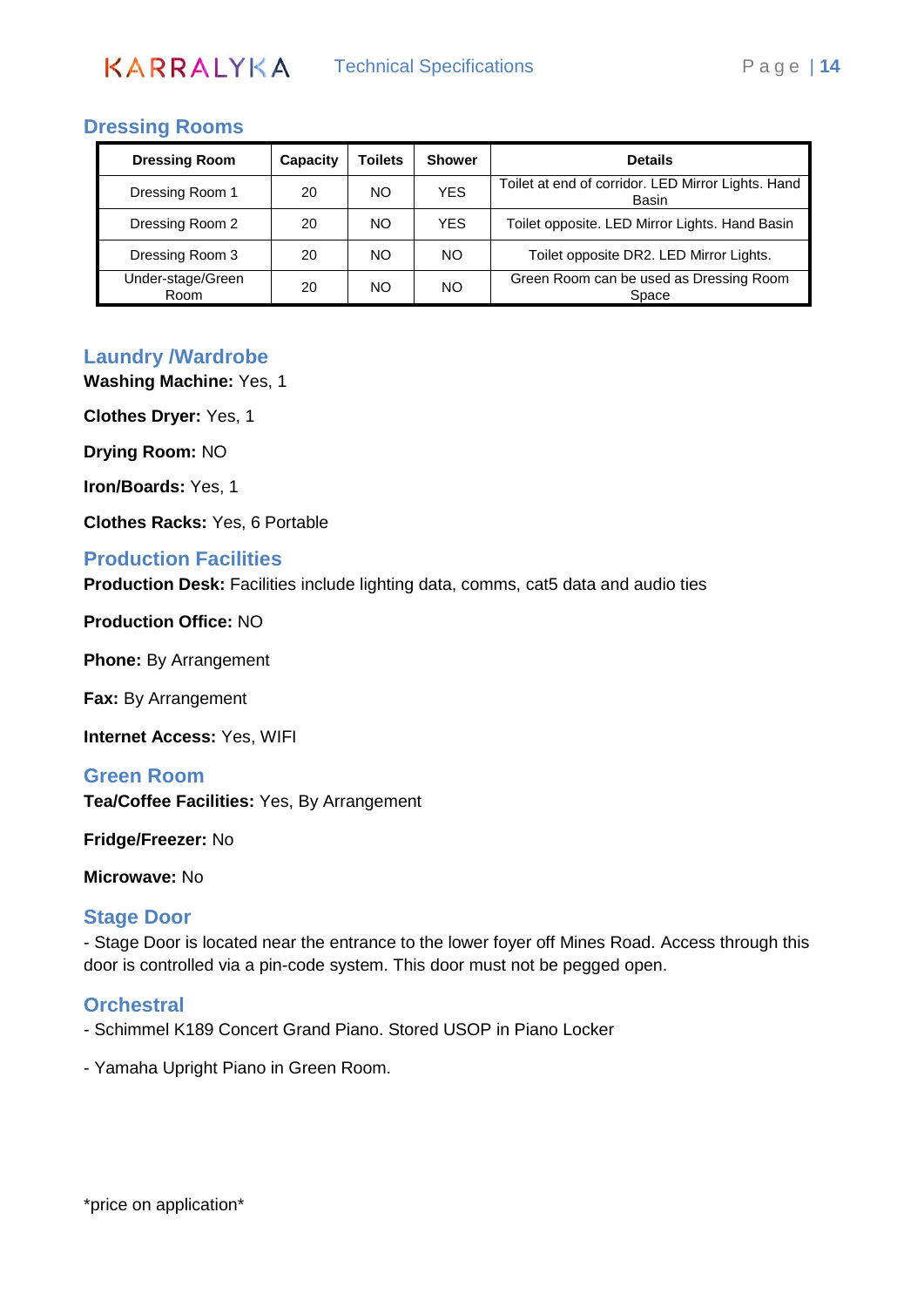KARRALYKA Technical Specifications Page | 15

# <span id="page-14-0"></span>**Attachment A – Theatre Stage Plan**

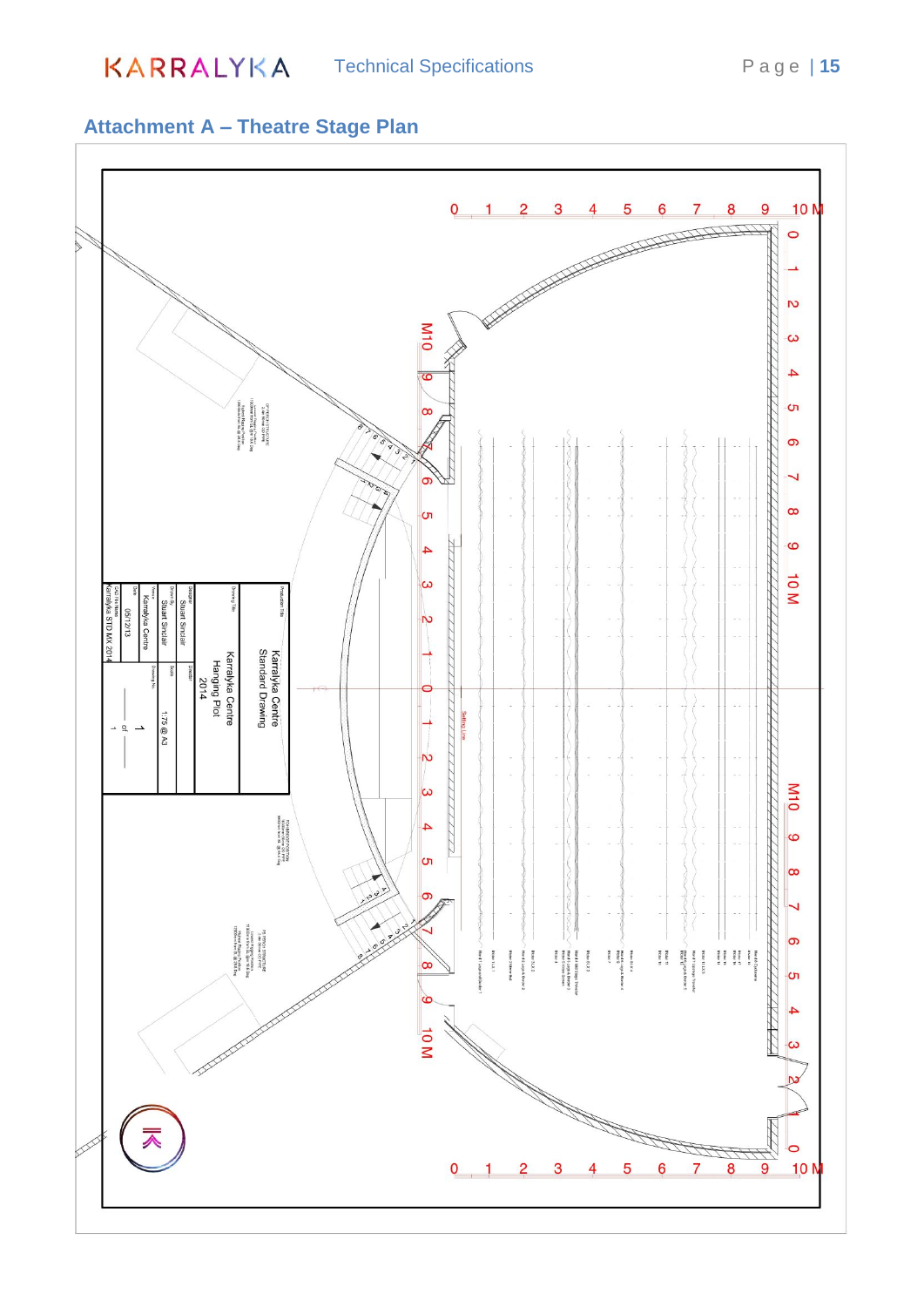

## <span id="page-15-0"></span>**Attachment B – Theatre Auditorium Plan**

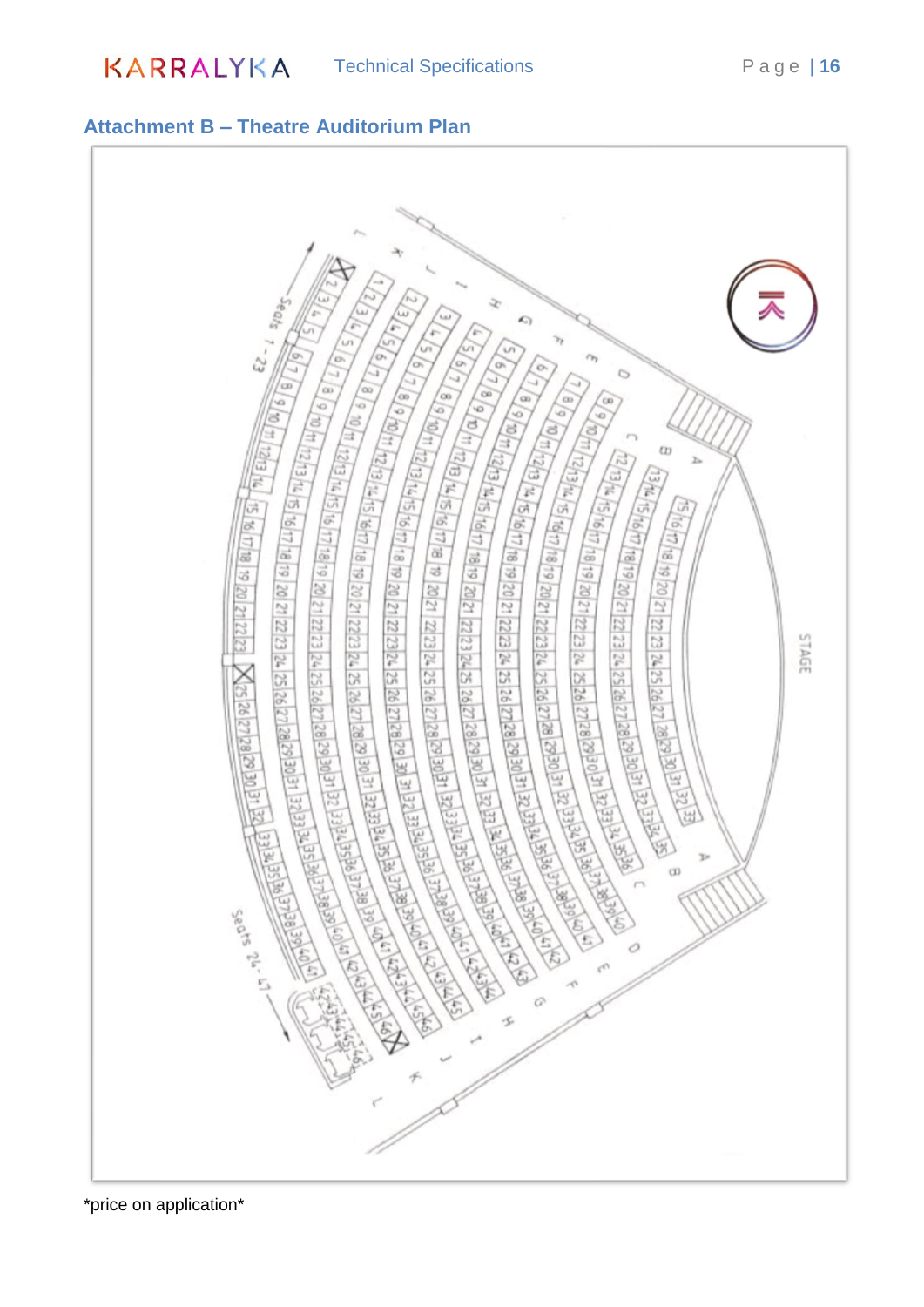

# <span id="page-16-0"></span>**Attachment C - Theatre Lighting Plot**

**-Our Lighting Plot is currently under review**